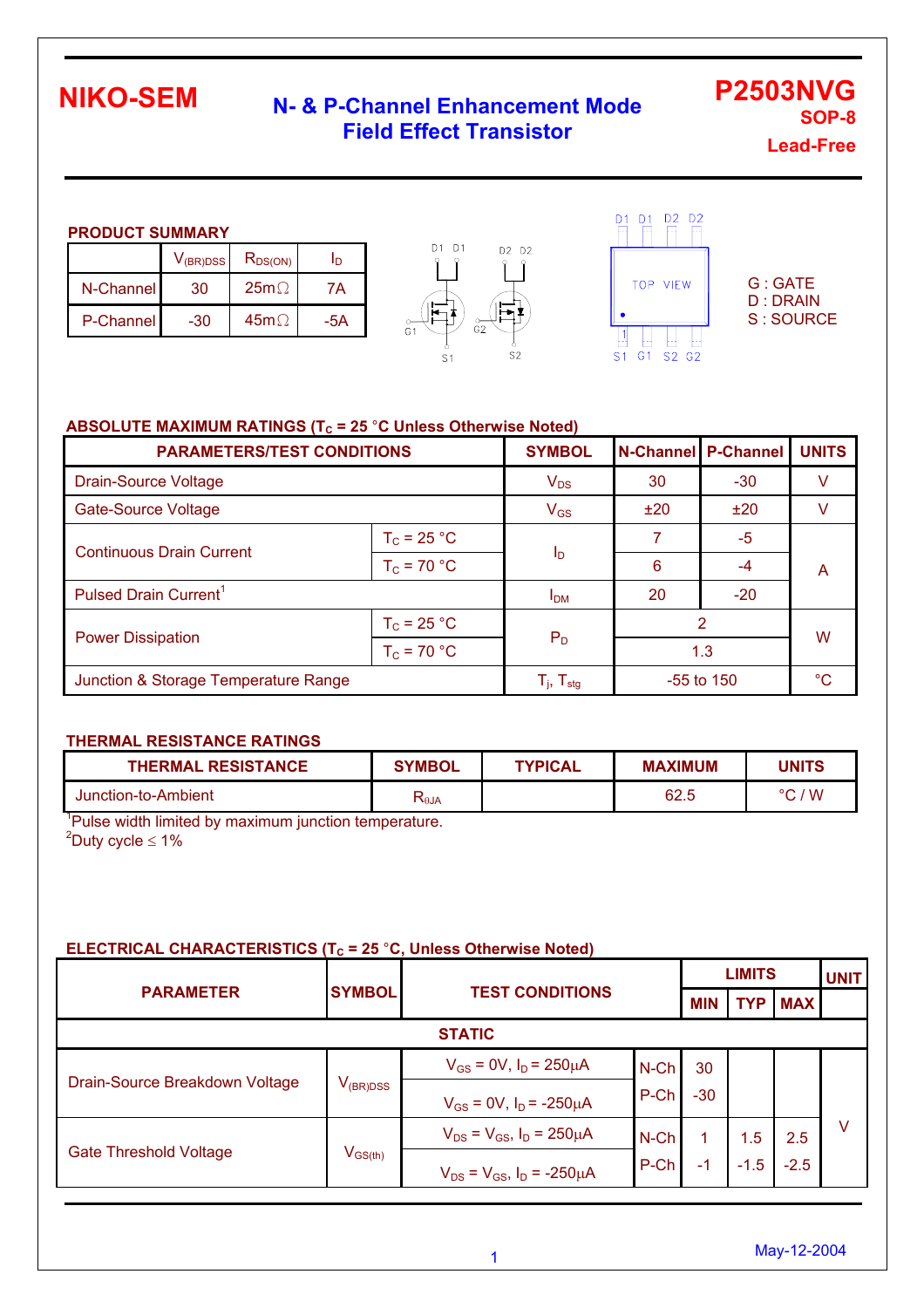## **N- & P-Channel Enhancement Mode Field Effect Transistor**

**P2503NVG SOP-8** 

**Lead-Free** 

| Gate-Body Leakage                     |          | $I_{GSS}$    | $V_{DS} = 0V$ , $V_{GS} = \pm 20V$<br>$V_{DS} = 0V$ , $V_{GS} = \pm 20V$                                        | $N$ -Ch<br>P-Ch |             |          | ±100<br>±100             | nA        |
|---------------------------------------|----------|--------------|-----------------------------------------------------------------------------------------------------------------|-----------------|-------------|----------|--------------------------|-----------|
|                                       |          |              | $V_{DS}$ = 24V, $V_{GS}$ = 0V<br>$V_{DS}$ = -24V, $V_{GS}$ = 0V                                                 | $N$ -Ch<br>P-Ch |             |          | 1<br>$-1$                |           |
| Zero Gate Voltage Drain Current       |          | $I_{DSS}$    | $V_{DS}$ = 20V, $V_{GS}$ = 0V, T <sub>J</sub> = 55 °C<br>$V_{DS}$ = -20V, $V_{GS}$ = 0V, T <sub>J</sub> = 55 °C | $N$ -Ch<br>P-Ch |             |          | 10 <sup>1</sup><br>$-10$ | $\mu$ A   |
| On-State Drain Current <sup>1</sup>   |          | $I_{D(ON)}$  | $V_{DS}$ = 5V, $V_{GS}$ = 10V<br>$V_{DS} = -5V$ , $V_{GS} = -10V$                                               | N-Ch<br>P-Ch    | 20<br>$-20$ |          |                          | A         |
| <b>Drain-Source</b>                   | On-State |              | $V_{GS} = 4.5V$ , $I_D = 6A$<br>$V_{GS}$ = -4.5V, $I_D$ = -4A                                                   | $N$ -Ch<br>P-Ch |             | 25<br>58 | 37<br>80                 | $m\Omega$ |
| Resistance <sup>1</sup>               |          | $R_{DS(ON)}$ | $V_{GS}$ = 10V, $I_D$ = 7A<br>$V_{GS}$ = -10V, $I_D$ = -5A                                                      | $N$ -Ch<br>P-Ch |             | 18<br>34 | 25<br>45                 |           |
| Forward Transconductance <sup>1</sup> |          | $g_{fs}$     | $V_{DS} = 5V$ , $I_D = 7A$<br>$V_{DS}$ = -5V, $I_D$ = -5A                                                       | $N$ -Ch<br>P-Ch |             | 19<br>11 |                          | S         |

| <b>DYNAMIC</b>                      |                  |                                                              |                 |            |  |    |  |  |  |  |
|-------------------------------------|------------------|--------------------------------------------------------------|-----------------|------------|--|----|--|--|--|--|
| <b>Input Capacitance</b>            | $C_{iss}$        | N-Channel                                                    | $N$ -Ch<br>P-Ch | 790<br>690 |  |    |  |  |  |  |
| <b>Output Capacitance</b>           | $C_{\text{oss}}$ | $V_{GS}$ = 0V, $V_{DS}$ = 10V, f = 1MHz<br>P-Channel         | $N$ -Ch<br>P-Ch | 175<br>310 |  | pF |  |  |  |  |
| <b>Reverse Transfer Capacitance</b> | C <sub>rss</sub> | $V_{GS}$ = 0V, $V_{DS}$ = -10V, f = 1MHz N-Ch                | P-Ch            | 65<br>75   |  |    |  |  |  |  |
| Total Gate Charge <sup>2</sup>      | $Q_{g}$          | N-Channel<br>$V_{DS} = 0.5V_{(BR)DSS}$ , $V_{GS} = 10V$ ,    | $N$ -Ch<br>P-Ch | 16<br>14   |  |    |  |  |  |  |
| Gate-Source Charge <sup>2</sup>     | $Q_{gs}$         | $I_D = 7A$<br>P-Channel                                      | $N$ -Ch<br>P-Ch | 2.5<br>2.2 |  | nC |  |  |  |  |
| Gate-Drain Charge <sup>2</sup>      | $Q_{gd}$         | $V_{DS} = 0.5V_{(BR)DSS}$ , $V_{GS} = -10V$ ,<br>$I_D = -5A$ | N-Ch<br>P-Ch    | 2.1<br>1.9 |  |    |  |  |  |  |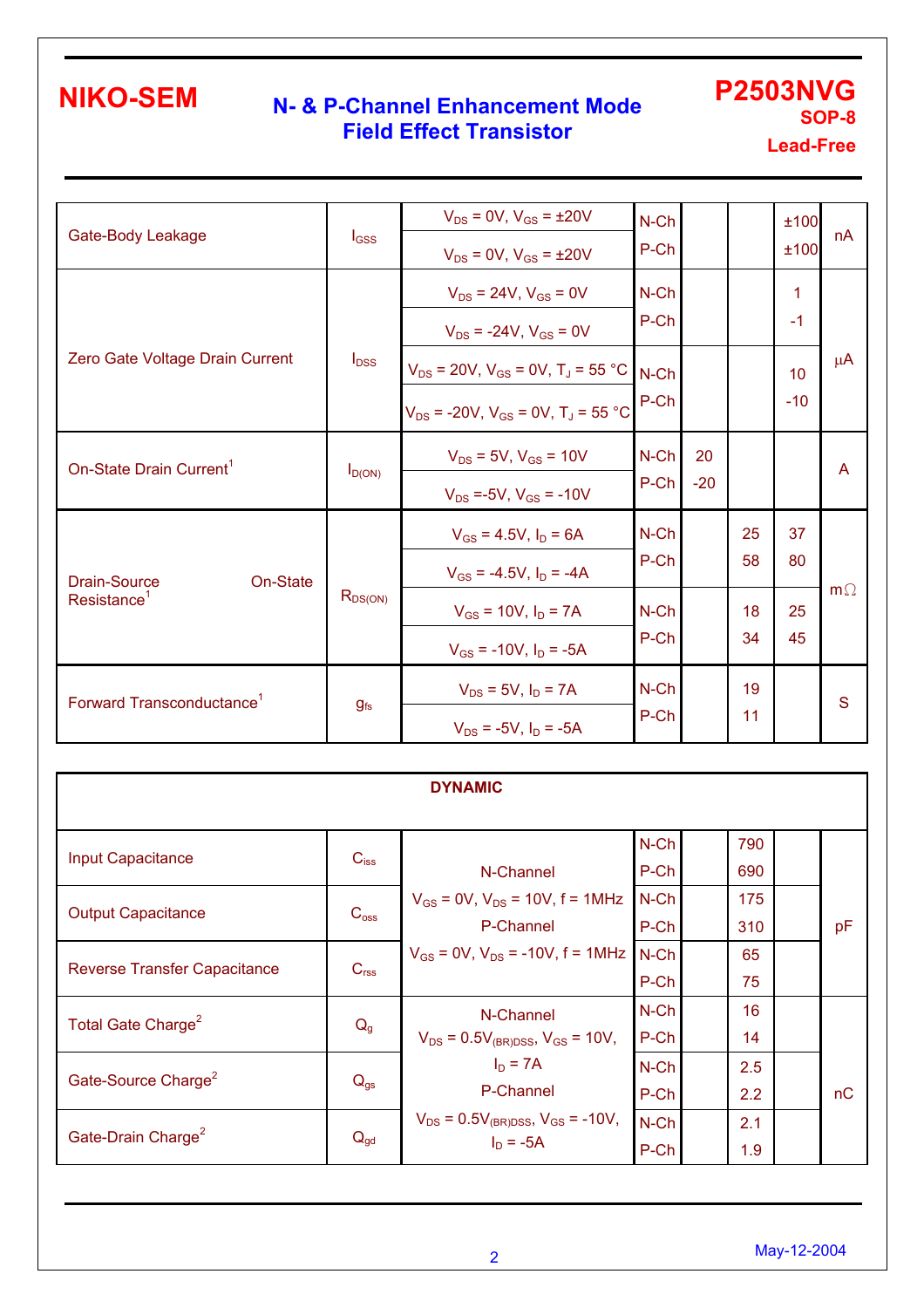### **N- & P-Channel Enhancement Mode Field Effect Transistor**

**P2503NVG SOP-8** 

**Lead-Free** 

| Turn-On Delay Time <sup>2</sup>                                         | $t_{d(on)}$             | N-Channel                                                  | $N$ -Ch<br>P-Ch |  | 2.2<br>6.7 | 4.4<br>13.4     |                |  |  |
|-------------------------------------------------------------------------|-------------------------|------------------------------------------------------------|-----------------|--|------------|-----------------|----------------|--|--|
| Rise Time <sup>2</sup>                                                  |                         | $V_{DD} = 10V$                                             | $N$ -Ch         |  | 7.5        | 15 <sub>2</sub> |                |  |  |
|                                                                         | $t_{\rm r}$             | $I_D \cong 1A$ , $V_{GS} = 10V$ , $R_{GEN} = 6 \Omega$     | $P-Ch$          |  | 9.7        | 19.4            |                |  |  |
| Turn-Off Delay Time <sup>2</sup>                                        | $t_{d(\text{off})}$     | P-Channel                                                  | N-Ch            |  | 11.8       | 21.3            | nS             |  |  |
|                                                                         |                         |                                                            | P-Ch            |  | 19.8       | 35.6            |                |  |  |
| Fall Time <sup>2</sup>                                                  |                         | $V_{DD} = -10V$                                            | $N$ -Ch         |  | 3.7        | 7.4             |                |  |  |
|                                                                         | $t_f$                   | $I_D \approx -1A$ , $V_{GS} = -10V$ , $R_{GEN} = 6 \Omega$ | $P-Ch$          |  | 12.3       | 22.2            |                |  |  |
| SOURCE-DRAIN DIODE RATINGS AND CHARACTERISTICS (T <sub>c</sub> = 25 °C) |                         |                                                            |                 |  |            |                 |                |  |  |
|                                                                         |                         |                                                            |                 |  |            |                 |                |  |  |
|                                                                         |                         |                                                            | $N$ -Ch         |  |            | 1.3             |                |  |  |
| <b>Continuous Current</b>                                               | $\mathsf{I}_\mathsf{S}$ |                                                            | $P-Ch$          |  |            | $-1.3$          |                |  |  |
|                                                                         |                         |                                                            | $N$ -Ch         |  |            | 2.6             | $\overline{A}$ |  |  |
| Pulsed Current <sup>3</sup>                                             | $I_{\text{SM}}$         |                                                            | P-Ch            |  |            | $-2.6$          |                |  |  |
| Forward Voltage <sup>1</sup>                                            |                         | $I_F = 1A$ , $V_{GS} = 0V$                                 | $N$ -Ch         |  |            | 1               |                |  |  |

<sup>1</sup>Pulse test : Pulse Width ≤ 300 μsec, Duty Cycle ≤ 2%.<br><sup>2</sup>Independent of operating temperature.<br><sup>3</sup>Pulse width limited by maximum junction temperature.

#### **REMARK: THE PRODUCT MARKED WITH "P2503NVG", DATE CODE or LOT #**

**Orders for parts with Lead-Free plating can be placed using the PXXXXXXG parts name.**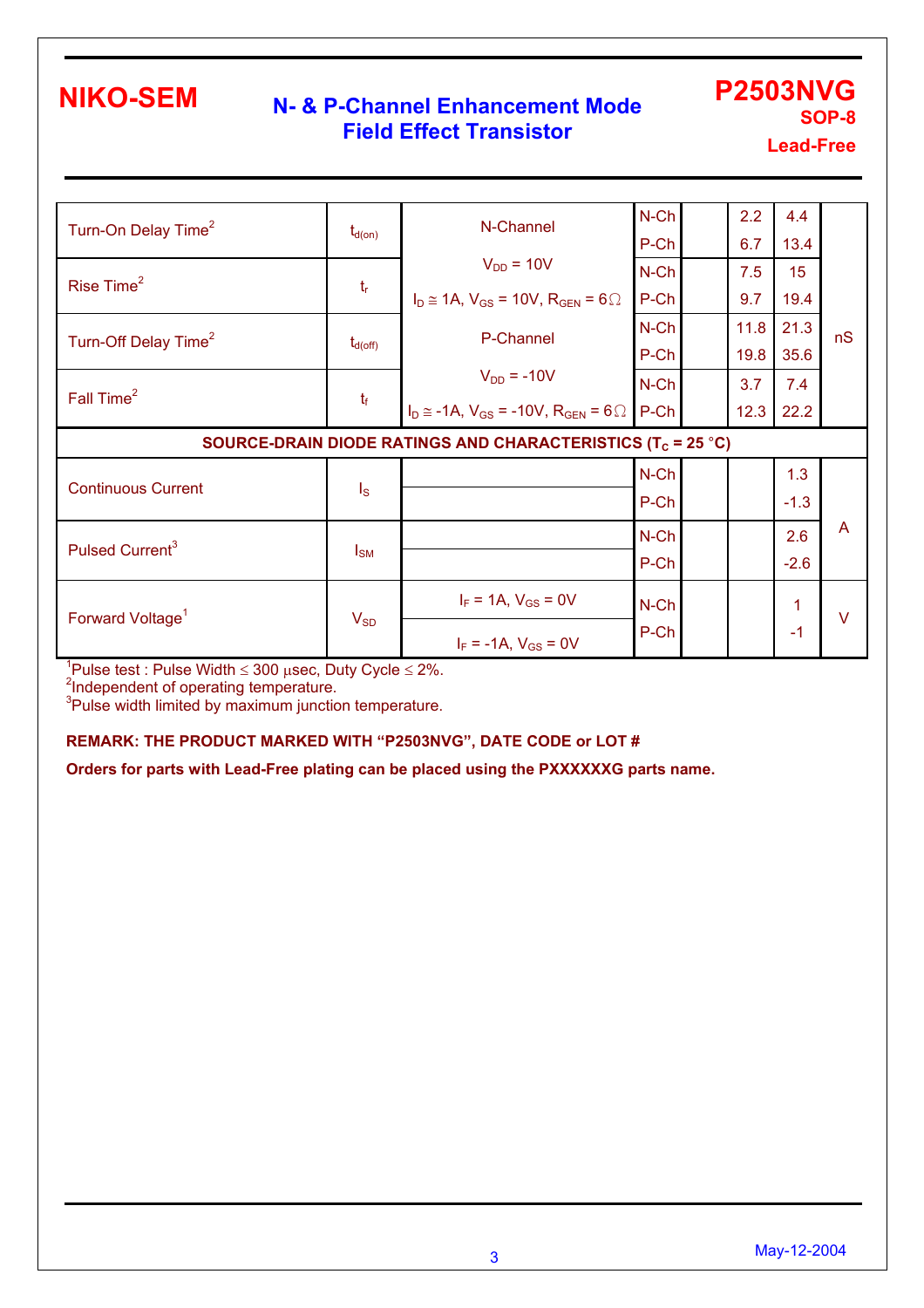### **N- & P-Channel Enhancement Mode Field Effect Transistor**

**P2503NVG SOP-8 Lead-Free** 

### **N-CHANNEL**

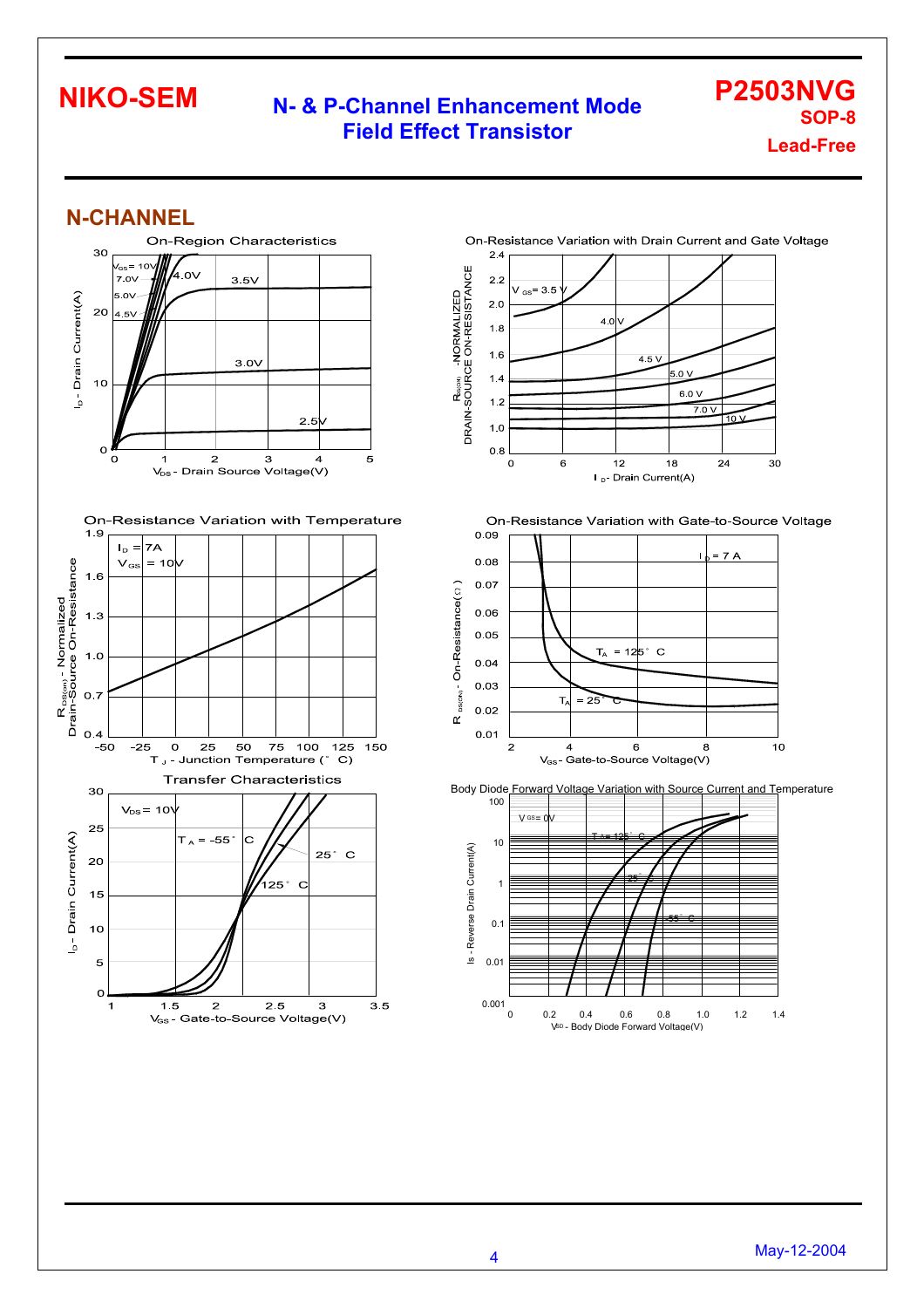## **N- & P-Channel Enhancement Mode Field Effect Transistor**

**P2503NVG SOP-8 Lead-Free** 



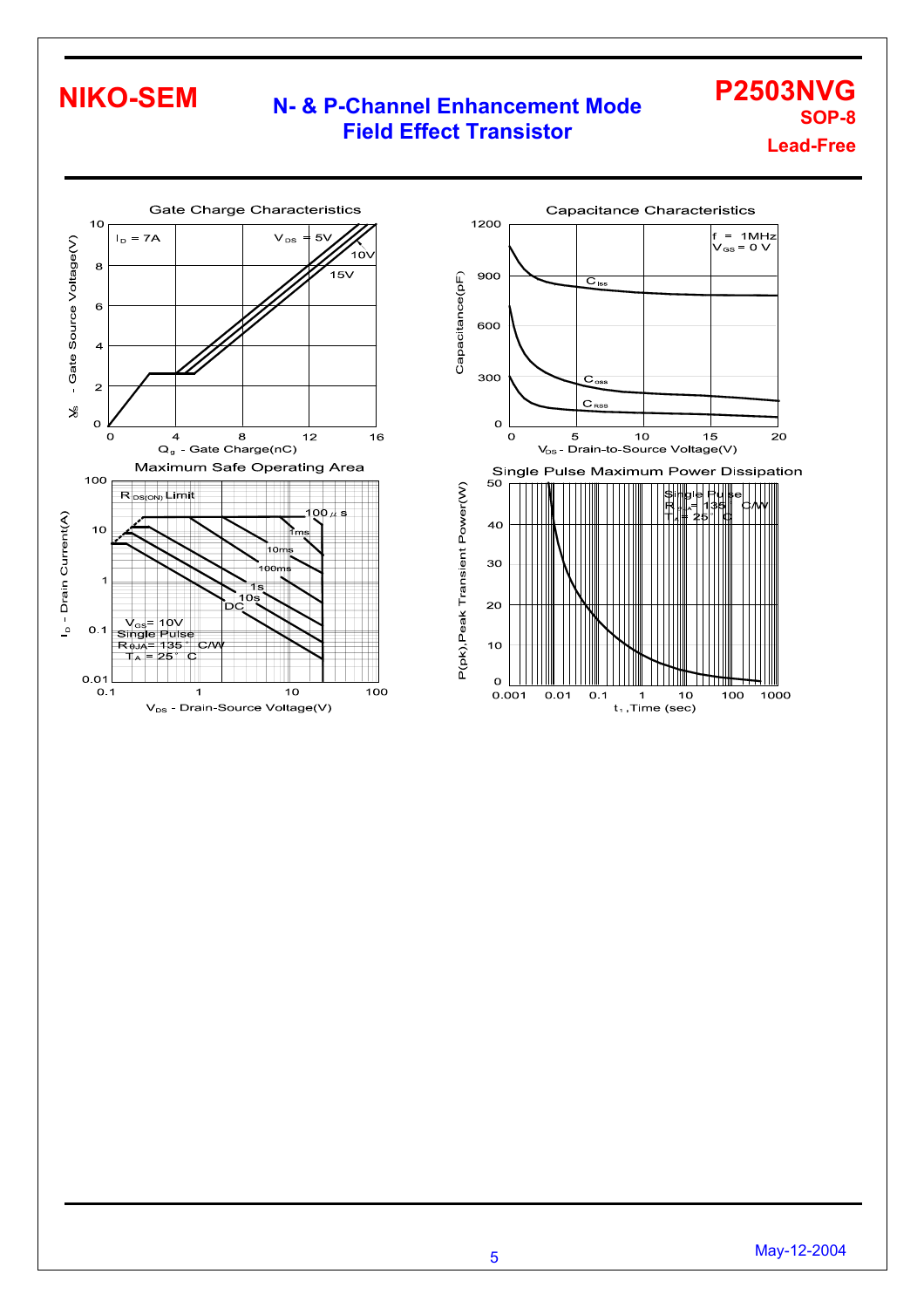### **N- & P-Channel Enhancement Mode Field Effect Transistor**

**P2503NVG SOP-8 Lead-Free** 

### **P-CHANNEL**











<sup>6</sup>May-12-2004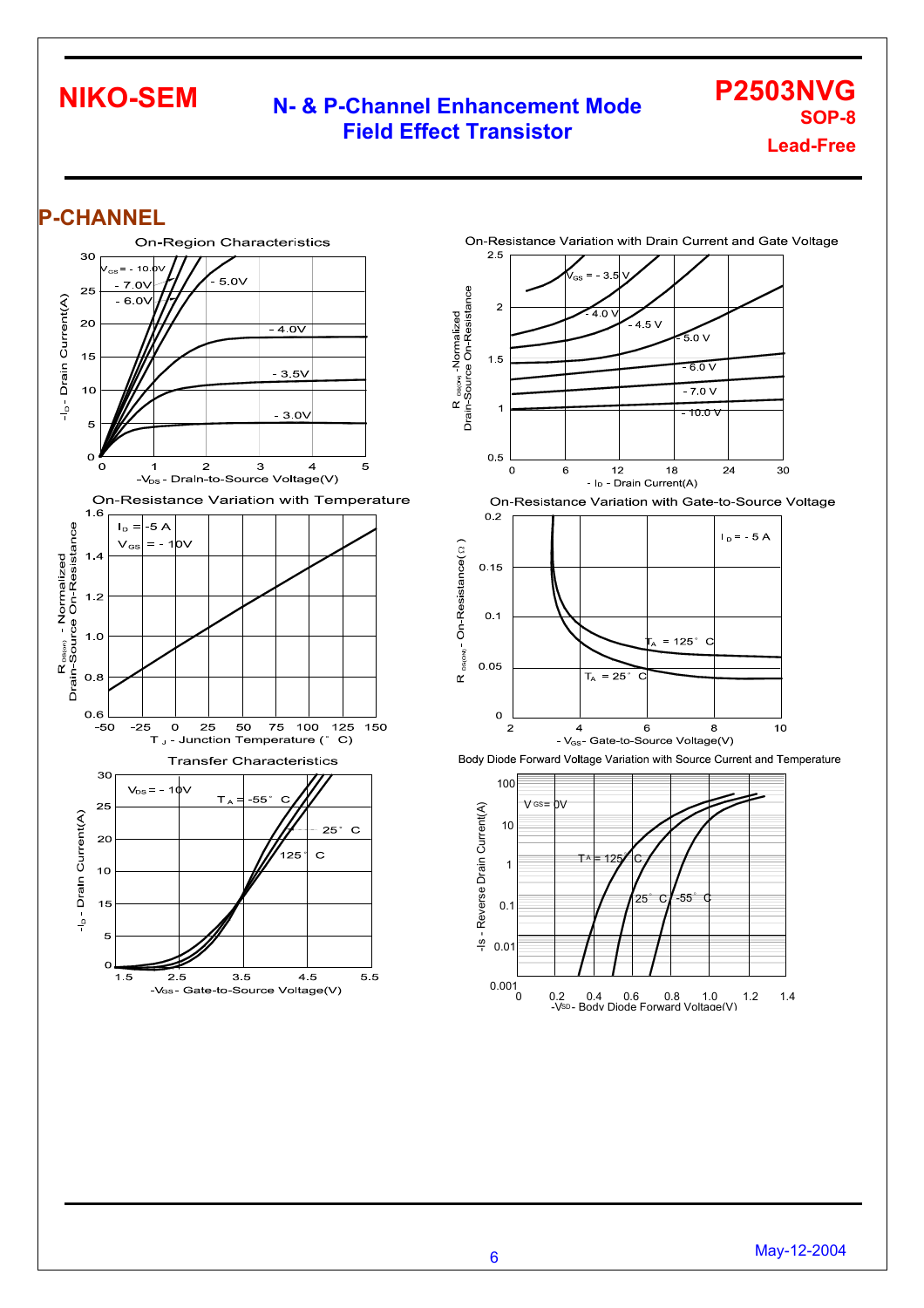### **N- & P-Channel Enhancement Mode Field Effect Transistor**

**P2503NVG SOP-8 Lead-Free**